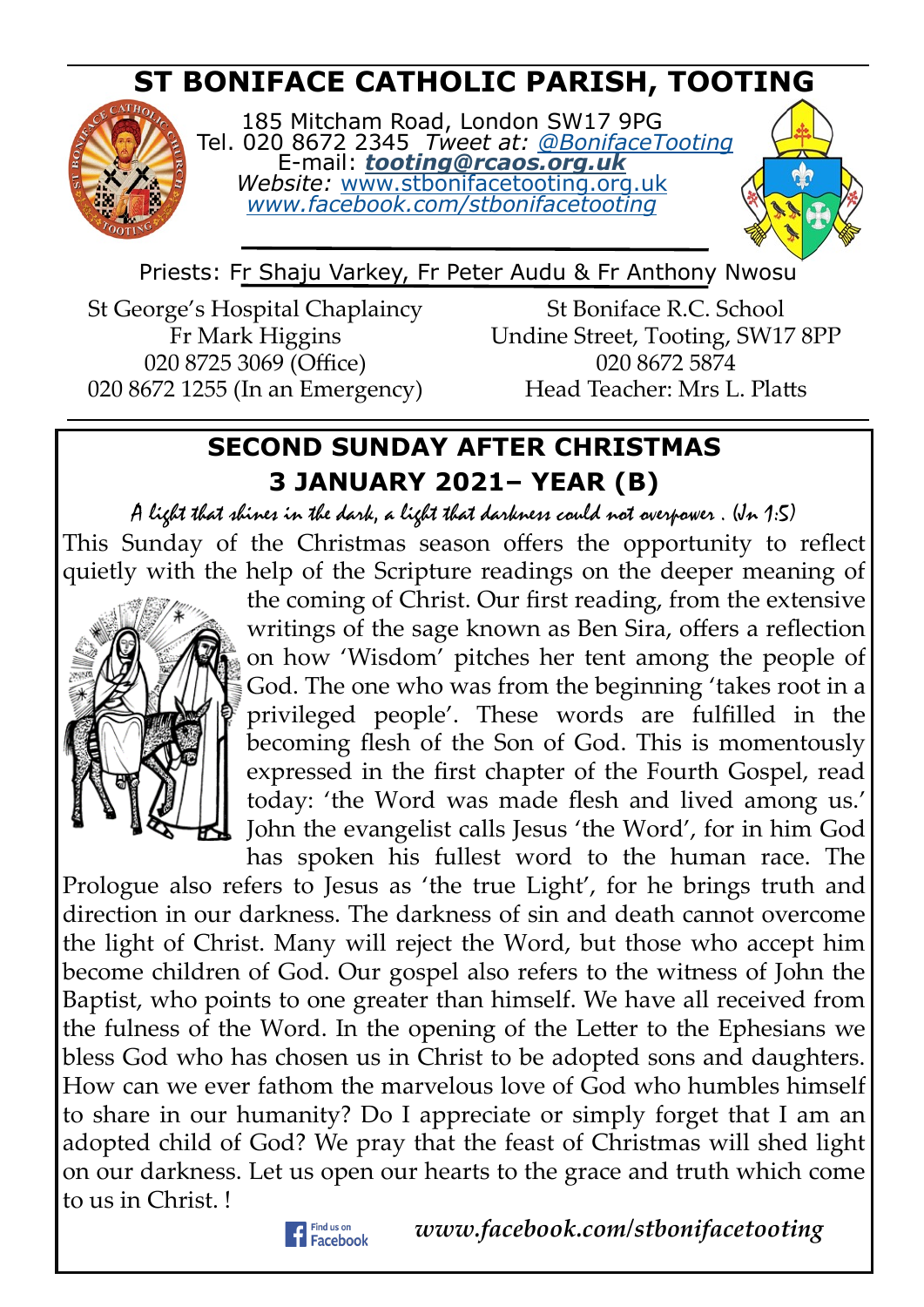#### **ENTRANCE ANTIPHON**

*When a profound silence covered all things and night was in the middle of its course, your all-powerful Word, O Lord, bounded from heaven's royal throne.*

#### **THE GLORIA**

Glory to God in the highest, and on earth peace to people of good will. We praise you, we bless you, we adore you, we glorify you, we give you thanks for your great glory, Lord God, heavenly King, O God, almighty Father.

Lord Jesus Christ, Only Begotten Son, Lord God, Lamb of God, Son of the Father, you take away the sins of the world, have mercy on us; you take away the sins of the world, receive our prayer; you are seated at the right hand of the Father, have mercy on us.

For you alone are the Holy One, you alone are the Lord, you alone are the Most High, Jesus Christ, with the Holy Spirit, in the glory of God the Father. Amen

### **LITURGY OF THE WORD**

#### **FIRST READING A reading from the book of Ecclesiasticus 24:1-2,8-12**



Wisdom speaks her own praises, in the midst of her people she glories in herself. She opens her mouth in the assembly of the Most High, she glories in herself in the presence of the Mighty One; 'Then the creator of all things instructed me, and he who created me fixed a place for my tent. He said, "Pitch your tent in Jacob, make Israel your inheritance." From eternity, in the beginning, he created me, and for eternity I shall remain. I ministered before him in the holy tabernacle, and thus was I established on Zion. In the beloved city he has given me rest, and in Jerusalem I wield my authority. I have taken root in a privileged people, in the Lord's property, in his inheritance.'

The word of the Lord. *R. Thanks be to God.*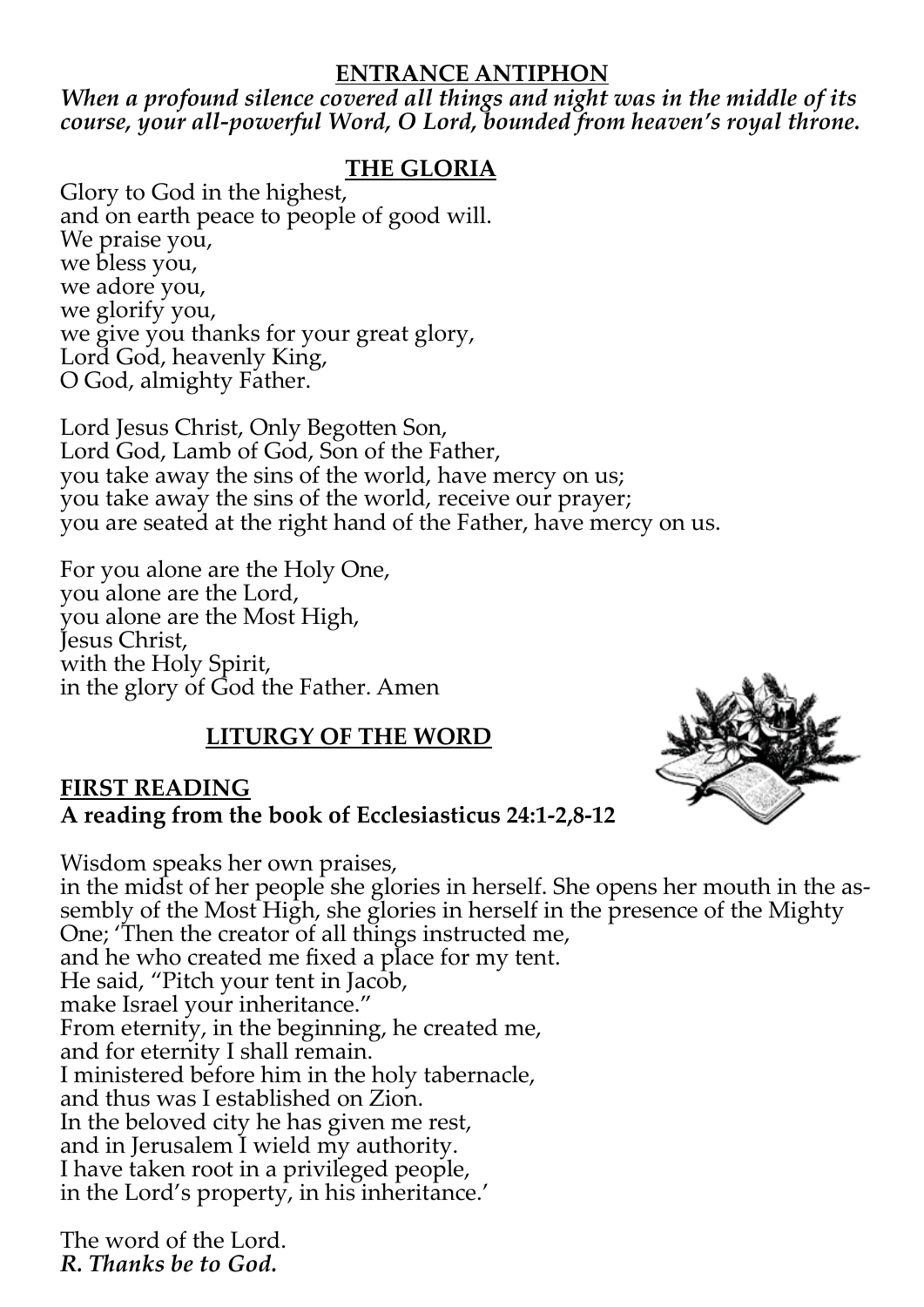#### *The Word was made flesh, and lived among us.*

O praise the Lord, Jerusalem! Zion, praise your God! He has strengthened the bars of your gates he has blessed the children within you. *R*

He established peace on your borders, he feeds you with finest wheat. He sends out his word to the earth and swiftly runs his command. *R*

He makes his word known to Jacob, to Israel his laws and decrees. He has not dealt thus with other nations; he has not taught them his decrees. *R*

#### **SECOND READING**

#### *A Reading from the letter of St. Paul to the Ephesians 1:3-6. 15-18*

Blessed be God the Father of our Lord Jesus Christ, who has blessed us with all the spiritual blessings of heaven in Christ. Before the world was made, he chose us, chose us in Christ, to be holy and spotless, and to live through love in his presence, determining that we should become his adopted sons, through Jesus Christ for his own kind purposes, to make us praise the glory of his grace, his free gift to us in the Beloved.

That will explain why I, having once heard about your faith in the Lord Jesus, and the love that you show towards all the saints, have never failed to remember you in my prayers and to thank God for you. May the God of our Lord Jesus Christ, the Father of glory, give you a spirit of wisdom and perception of what is revealed, to bring you to full knowledge of him.

May he enlighten the eyes of your mind so that you can see what hope his call holds for you, what rich glories he has promised the saints will inherit.

The word of the Lord. *R. Thanks be to God*

#### **GOSPEL ACCLAMATION**

**Alleluia, alleluia! Glory be to you, O Christ, proclaimed to the pagans. Glory be to you, O Christ, believed in by the world. Alleluia!**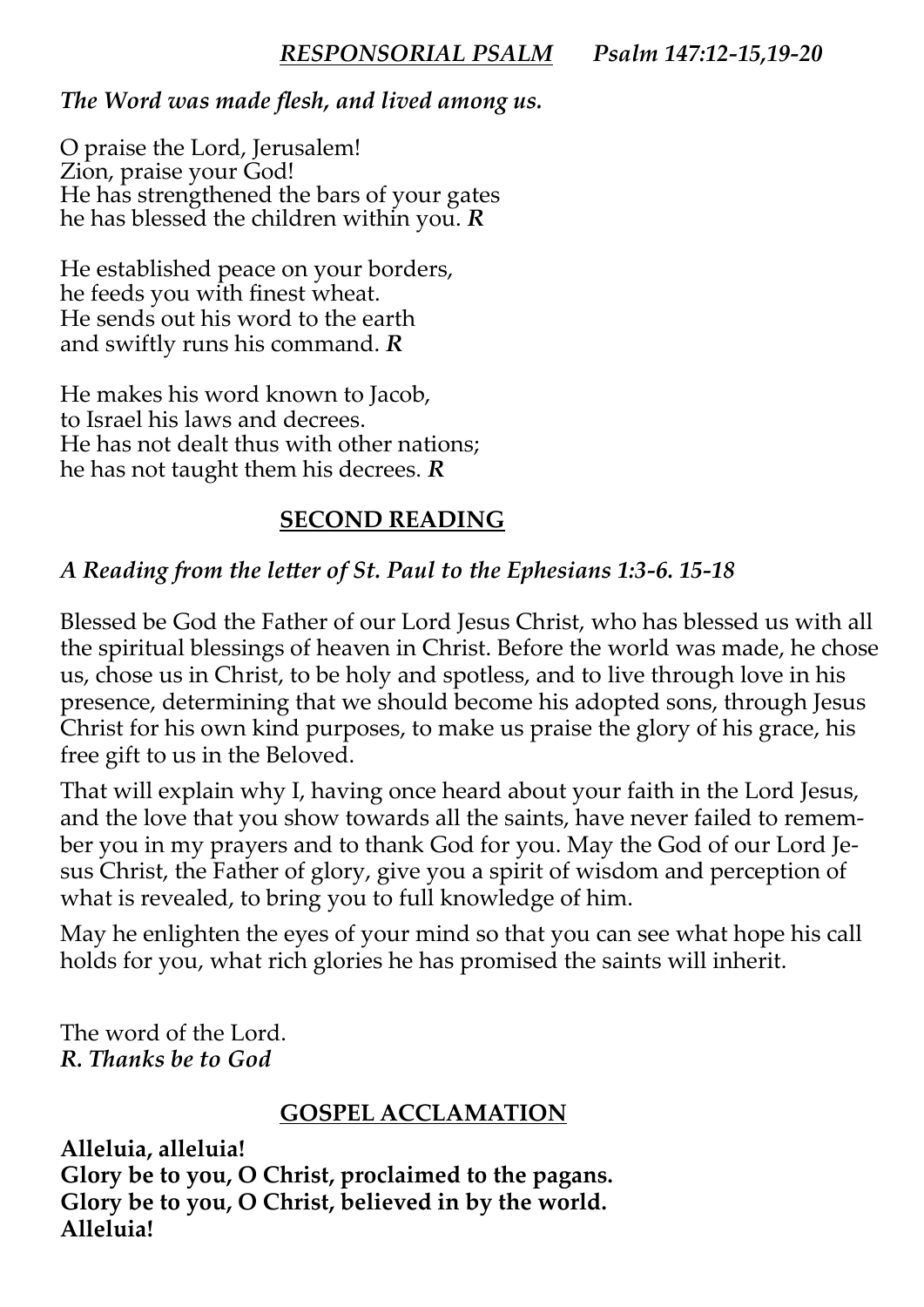#### **GOSPEL**

#### *A reading from the Holy Gospel according to John 1:1-5. 9-14*

In the beginning was the Word: and the Word was with God and the Word was God. He was with God in the beginning. Through him all things came to be, not one thing had its being but through him. All that came to be had life in him and that life was the light of men, a light that shines in the dark, a light that darkness could not overpower. The Word was the true light that enlightens all men; and he was coming into the world. He was in the world that had its being through him, and the world did not know him. He came to his own domain and his own people did not accept him. But to all who did accept him he gave power to become children of God, to all who believe in the name of him who was born not out of human stock or urge of the flesh or will of man but of God himself. The Word was made flesh, he lived among us, and we saw his glory, the glory that is his as the only Son of the Father, full of grace and truth.

*The Gospel of the Lord. R. Praise to you, Lord Jesus Christ*

#### **APOSTLES' CREED**

**I believe in God, the Father Almighty, Creator of heaven and earth, and in Jesus Christ, His only Son, our Lord, who was conceived by the Holy Spirit, born of the Virgin Mary, suffered under Pontius Pilate, was crucified, died and was buried; He descended into hell; on the third day He rose again from the dead; He ascended into heaven, and is seated at the right hand of God the Father Almighty; from there He will come to judge the living and the dead. I believe in the Holy Spirit, the Holy Catholic Church, the communion of Saints, the forgiveness of sins, the resurrection of the body, and life everlasting.** 

#### **THE LITURGY OF THE EUCHARIST**

**Pray brothers and sisters that my sacrifice and yours may be acceptable to God, the Almighty Father.**

*May the Lord accept the sacrifice at your hands for the praise and glory of his name, for our good and the good of all his holy Church.*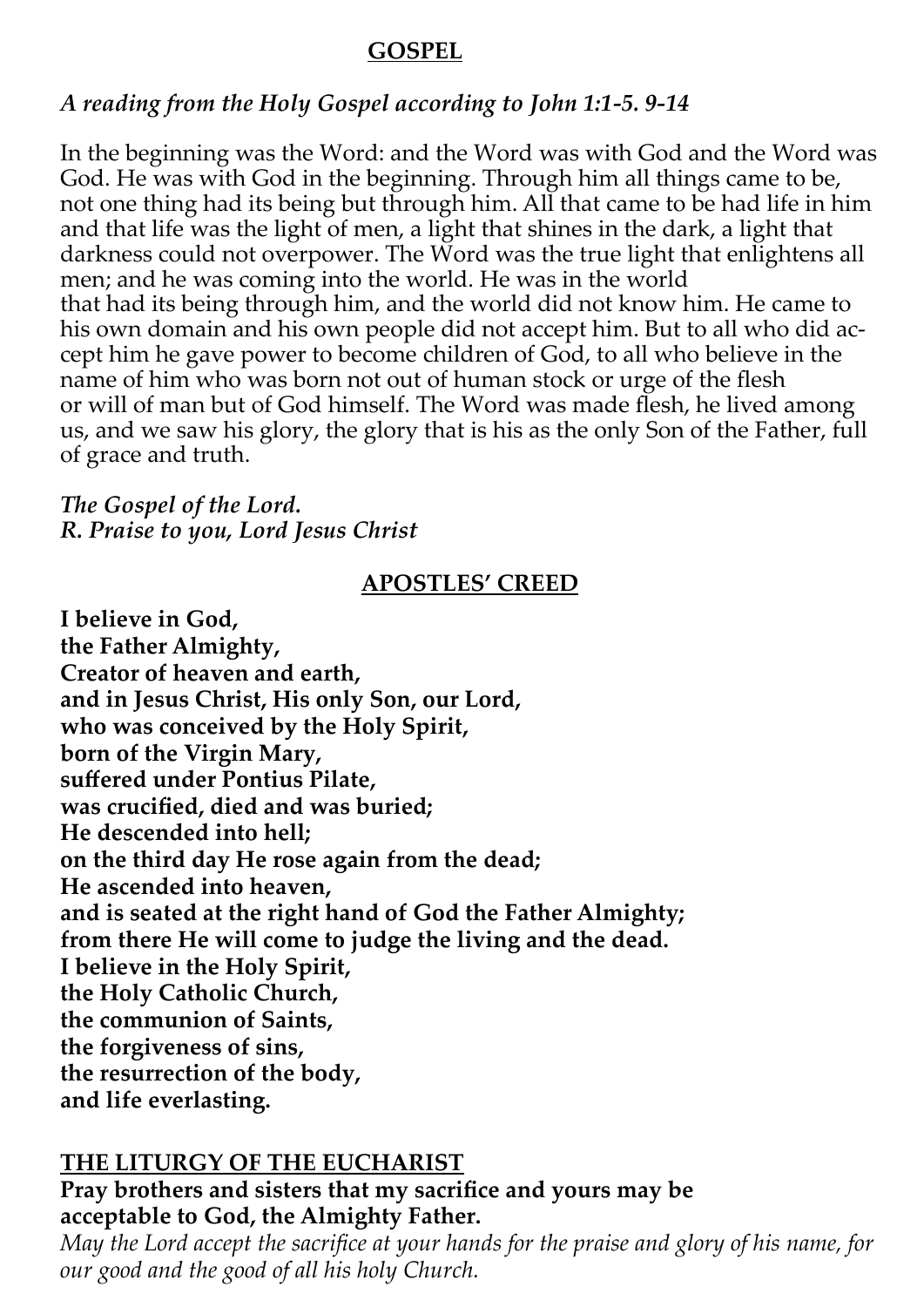**SANCTUS:** *Holy, Holy, Holy Lord God of hosts. Heaven and earth are full of your glory. Hosanna in the highest. Blessed is he who comes in the name of the Lord. Hosanna in the highest.* 

### **THE MYSTERY OF FAITH**

*We proclaim your Death, O Lord, and profess your Resurrection, until you come again.*  **COMMUNION ANTIPHON**

*To all who would accept him, he gave the power to become children of God.*

## **PARISH INFORMATION, FAITH NEWS & MISSION**

### **SOLEMNITY OF THE EPIPHANY OF THE LORD:** is



on this Wednesday 6th January. It is a day of obligation. Masses are: Vigil at 6.30pm on Tuesay 5th, and 9.30am & 6.30pm on Wednesday.

**NEW YEAR THANKSGIVING SER-**

**VICE & MASS:** A Big Thank you to all who joined in prayers on the last hour of 2020 and the first

hour of 2021. It was good to see so many people joined us

in prayer.

**LAST WEEKDAY MASS IN 2020:** Thank you for joining for the Mass and praying for the faithfull departed in 2020.

**CHRISTMAS CELEBRATIONS:** A BIG THANK YOU to all of you who helped to celebrate this year's Christmas Celebrations with prayerfulness and festivities. Special thanks to **all those who helped in decorating the Church. This year, our young people made a big contribution in decorat**ing the Church. Parish family wishes to say thank to them all.

**NEXT BAPTISM PROGRAMME** is on Monday 25th January at 7.30pm.

**PARISH OPEN HOUSE:** The next Open House is on this Friday 8th January, 4-6pm.

**SUNDAY OFFERINGS: Please drop your envelops/offering in the offering boxes which can be found at the entrance and exits or use the card machines at the back of the Church.** 

**CONTACTLESS OFFERINGS & GIFT AID:** We have two card terminals to make your offering. **YOU CAN FIND THE TERMINALS ON EITHER SIDE IN THE PORCH AS YOU ENTER THOUGH THE FRONT DOORS. You can Gift Aid all the offering you make by card.** If you wish to use your card for your offering/ donation, please follow the instructions at the terminals. Thanks for using the facility.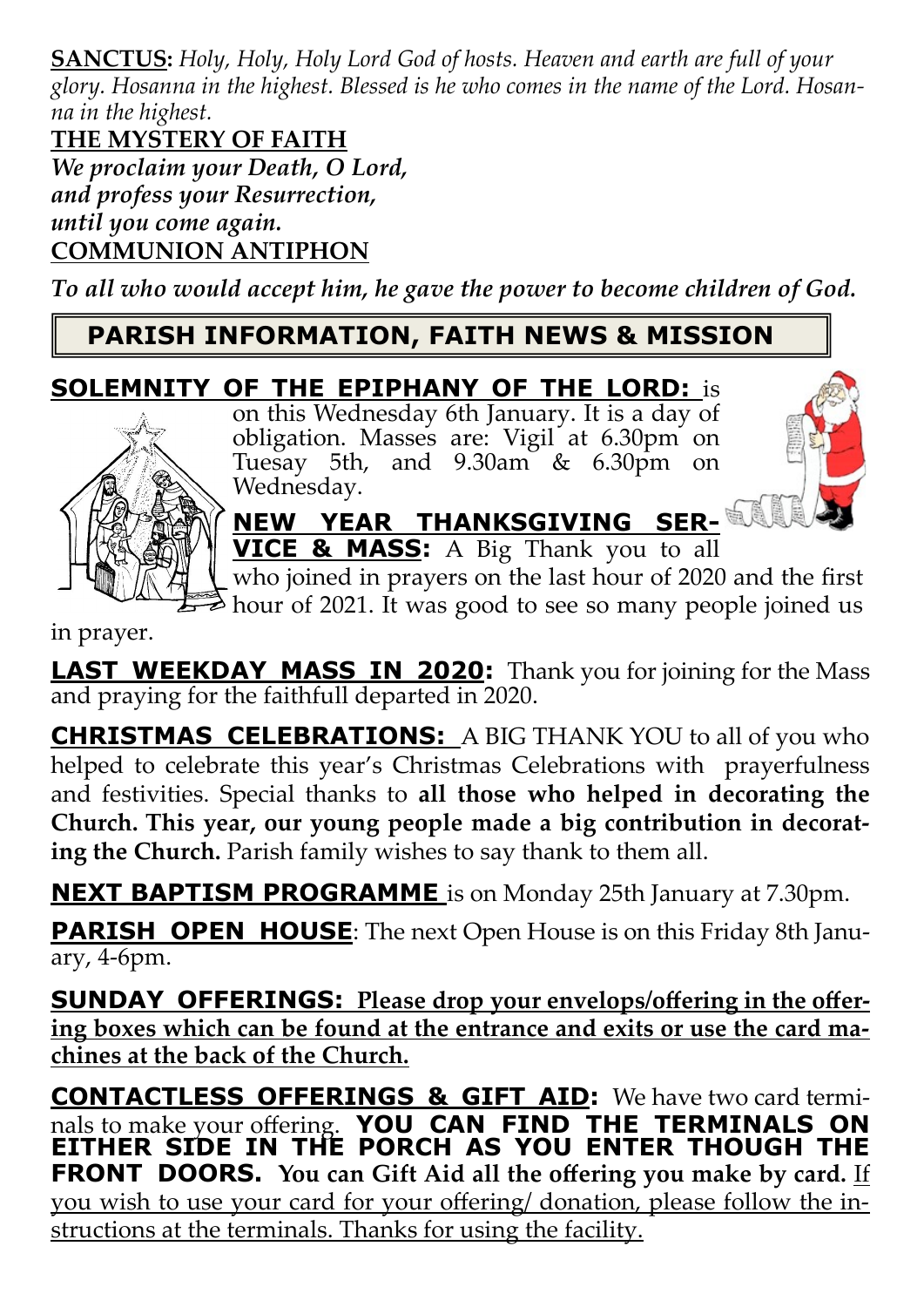**A YEAR OF ST JOSEPH:** Pope Francis recalls the 150th anniversary of the declaration of Saint Joseph as Patron of the Universal Church. To mark the occasion, the Holy Father has proclaimed a "Year of Saint Joseph" from today, 8 December 2020, to 8 December 2021.

**CHRISTMAS OFFERING FOR YOUR PRIESTS:** Parish clergy expresses their gratitude for your generosity.

**FACE PROTECTIVE SHIELD VISOR WITH GLASSES:** are available from our shop. Cost £1.50 each.

**LIVE STERAMING OF MASS:** 9.30am Mon– Sat and Sun 12:00.

**FIRST HOLY COMMUNION:** Programme will start on Saturday 24th April at 9.50am in the Parish Hall. All the parents (ONLY) are requested to attend a meeting on Saturday 20th March at 9.50am in the Parish Hall.

**CONFIRMATION:** Programme starts on Saturday 6th February at 11.15am in the Parish Hall. Parents (ONLY) meeting is on 16th January.

**RCIA:** Next session is on **Monday 11th January at 7.15pm**

**CONFESSIONS:** On **Saturdays 10.30am-11.30am.** Unfortunately, regulation wont allow us to have confessions in the confessional. So the confessions will be at the Our Lady Chapel area. **Please note the time change.**

**RECEPTION OF HOLY COMMUNION:** Please receive the blessed sacrament with reverence and consume the body of Christ before you walk away from communion place.

**FIRST FIVE SATURDAYS DEVOTIONS:** Next one is on Saturday 6th February beginning with Adoration at 8.45am followed by morning prayers, Mass at 9.30am, Novena and Rosary. You all are invited

## **THE REAL 2021**

When does the real 2021 start? If we were ancient Romans then it would be beginning on March 1st. If we were living in 1751 in England then our New Year would have begun on March 25th, Lady Day (Feast of the Annunciation). It was only changed to January 1st in 1752 when the Gregorian Calendar took over from the Julian Calendar in England. In various parts of the world under the Old Calendar of Pope Julius 1(337-352) New Year began sometimes at Christmas and other times at Easter. So if you haven't made your New Year resolution yet, just pick another starting date!

If we meet no gods, it is because we harbour none. If there is grandeur in you, you will find grandeur in porters and sweeps -Ralph Waldo Emerson.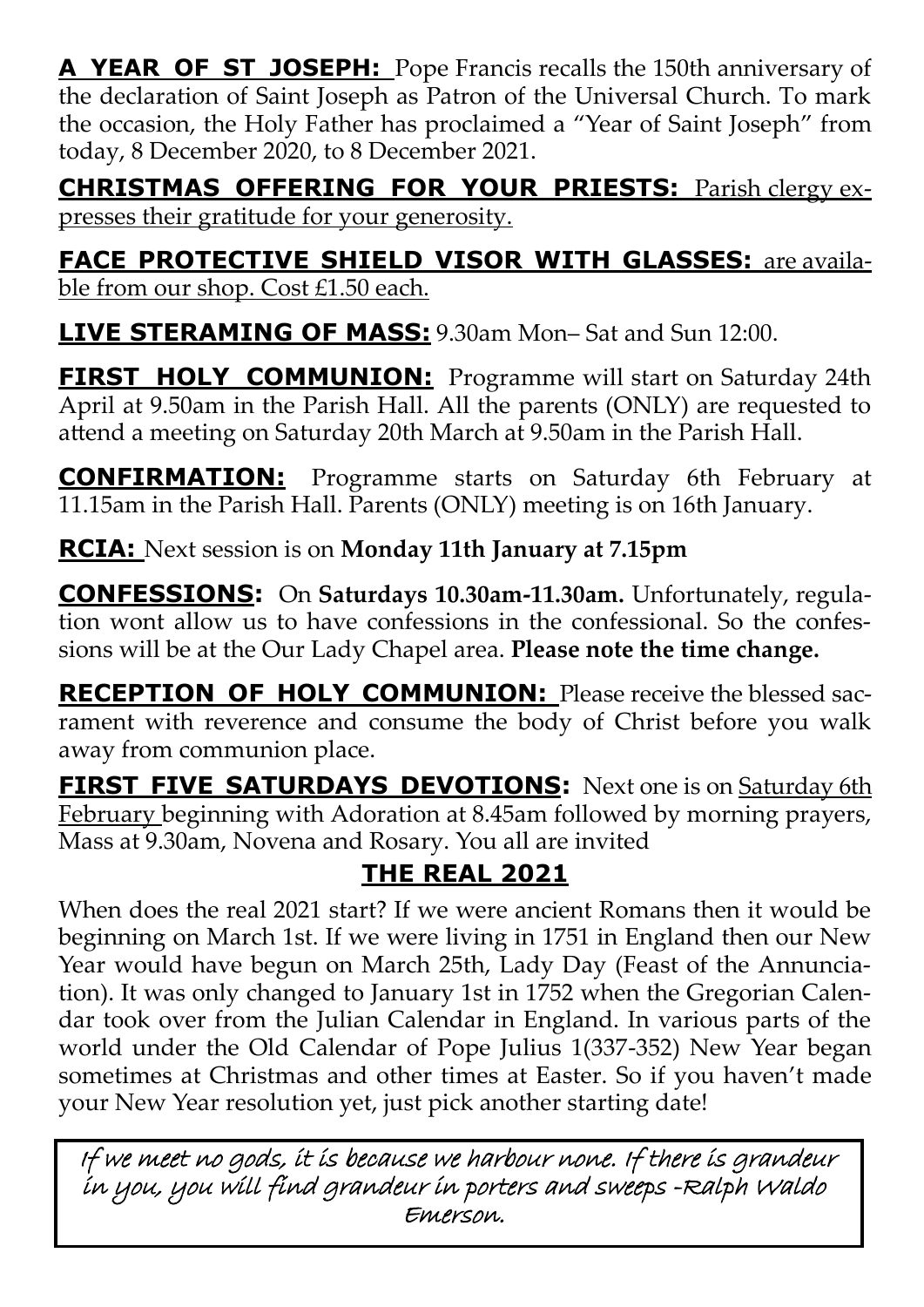**NEED TO SEE A PRIEST:** If you need to see a priest to sign a school supplementary form, discuss about baptism or wedding or a private matter, please come for a parish open house which is every Friday 4pm-6pm.

**HOSPITAL VISITS:** A Catholic Priest is available for patients, staff & Visitors to St. George's Hospital, Fr. Mark Higgins, on 0208 725 3069. Messages can be left. In emergencies phone the switchboard on 020 8672 1255 to page the Catholic Priest, who can be reached 24/7.

*For all those who are celebrating their birthday this week the Parish wishes you a Happy Birthday and we join you to give thanks to God for the wonderful gift of life to you & you a special gift to us. The Parish also*  wishes every blessing to all the couples who are celebrating their *wedding anniversary this week.*



#### **PARISH PRAYER LIST Please remember in your prayers all those on our parish prayer list.**

**The Sick:** Dessy, Helena O'Connor, Pat Nolan, Norah Bolger, Anne Scanlon, Fortunata D'Souza, Nigel Searle, Gordon King, Beverley King, Maria Fatima, Fernando, Michael Andrade, Rosaria Alfonso, Rosalie Hickey, Anastatsia Ogbonna, Nilojan Mariyathas, Tony Hardy, Esther Daley, Norman Mendonca, Irene Mendonca, Julianna Hayfron, Nino Abel, Albert Folvi, Marciana Tangcay, Geoff Blwyddin , Christina Grogan, Matilda Addison, Elizabeth Bosley, Janet Adams, Frances Brady, Maureen Connelly & Eli Lee Roberts.

**Death Anniversaries**: Abena Bekoe, Olive Danials, Pamela Pengelly, Anastasia Oates, Patrick Mulroe, Mathaiparanam Tharmanesan, Ellen Poole, Una Conlon, Olga Maud, Baby Jaden Lagan-Joseph, Luisa Cassettari, Pasquale Aueta, Edward Wozniak, Michael Creegan, William Basilisco, Ianayat John, Maureen Clarke, Anourada Rajcoomar, Dominca Saminathar, Patrick Ahern, Nora Goss, Alice Lees, Imelda Nolan, John Fox, Elizabeth Digan, Emmanuel Okonkwo, Richard Sagoe, Quinto Cecchetti. **May they rest in peace – Amen.**

|           | 2nd & 3rd January                                      | 9th & 10th January      |  |  |  |
|-----------|--------------------------------------------------------|-------------------------|--|--|--|
|           | LITURGICAL READERS (please collect a copy of the rota) |                         |  |  |  |
| Sat 18.30 | Milos Wojtowicz                                        | Nancy Biney             |  |  |  |
| 09.00     | <b>Barrie Ellis-Daley</b>                              | Rexon Redidelmo         |  |  |  |
| 10.30     | Lola Lawrence                                          | Christi Anoop           |  |  |  |
| 12.00     | <b>Tess Vallo</b>                                      | Keoni McGowen           |  |  |  |
| 13:00     | <b>Callum Fernandes</b>                                | Ian Johnson             |  |  |  |
| 18.30     | Padraig Cronin<br>Liza Asante                          |                         |  |  |  |
| Cleaning  | Wk1: Mon 4th Jan @ 10am                                | Wk2: Mon 11th Jan @ 7pm |  |  |  |
| Rota:     |                                                        |                         |  |  |  |